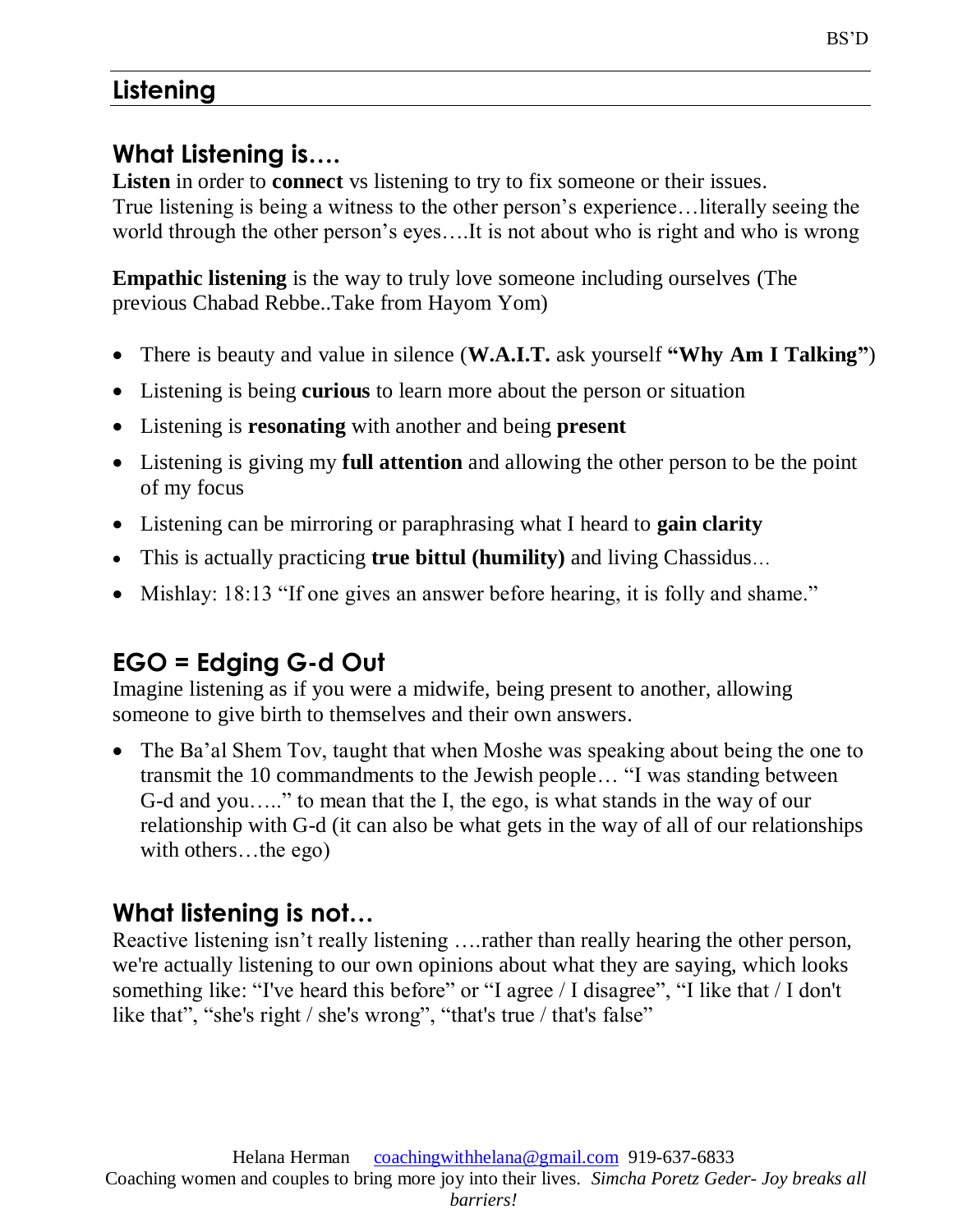**Do Not….**

**Ask "Why?"**

**Speaker:** My friend said we would meet for coffee at 2 PM, she came an hour late. I was so frustrated.

**Inappropriate Responses:** Why did she come late? What did you do to give her the impression that your time isn't important? Why are you getting upset over such a little thing?

## **Give unsolicited advice**

**Speaker:** I am so upset at my brother for not calling me on my birthday

**Inappropriate Responses:** Is this really important? Maybe you really need to look at the positive side and forgive him. I would send him an email reminder next time.

## **Unsolicited sharing**

**Speaker:** My daughter goes out and doesn't call me or tell me where she is or what time she will be home. I get really worried.

**Inappropriate Responses:** You think that's bad? I have it much worse; my son sometimes stays out the whole night and doesn't answer his cell phone!

# **Negating the other person's feelings**

**Speaker:** My husband came home last night and told me he was disappointed that I didn't call the plumber to get our shower fixed. I was really upset!

**Inappropriate Responses:** That's all? What are you getting so upset about? Is this really worth wasting your energy on? Men will never understand us anyway, don't even try.

## **Trying to fix someone else's problems**

**Speaker:** My friend misunderstood what I was trying to say and got angry. We are not talking anymore.

**Inappropriate Responses:** Let me talk to her, I can actually drive over right now and set this straight between the two of you.